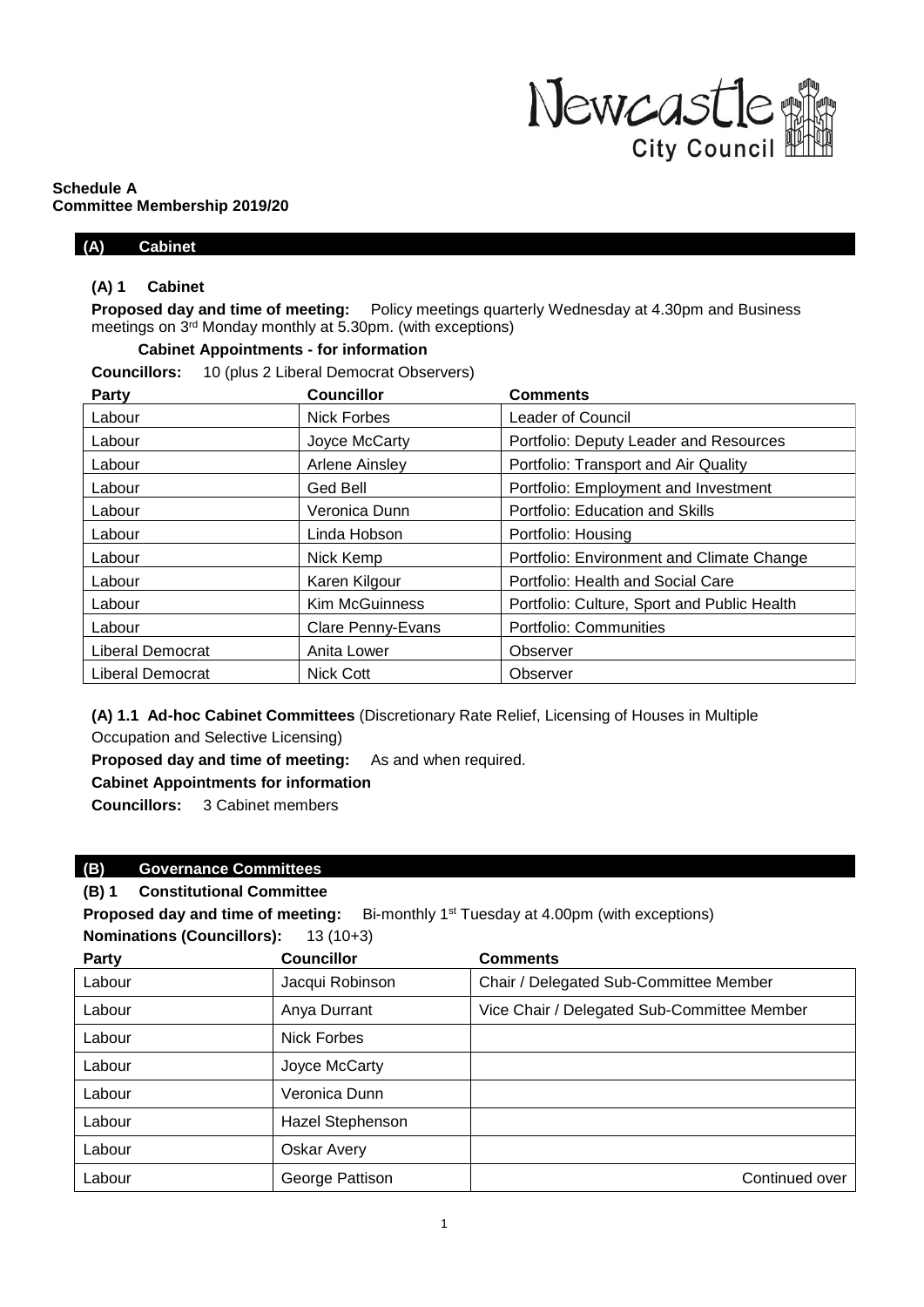| Labour           | Rebecca Shatwell |                                |
|------------------|------------------|--------------------------------|
| Labour           | Stephen Lambert  |                                |
| Liberal Democrat | Anita Lower      | Delegated Sub-Committee Member |
| Liberal Democrat | Henry Gallagher  |                                |
| Liberal Democrat | Tom Woodwark     |                                |

## **(B) 2 Standards Committee**

### **Proposed day and time of meeting:** Quarterly

**Nominations (Councillors):** 6 members (4+2) plus 2 non-voting independent members (one of whom to be Chair) and 2 non-voting parish council members

| Party            | <b>Name/Councillor</b>    | <b>Comments</b>                                    |
|------------------|---------------------------|----------------------------------------------------|
| Labour           | Simon Barnes              |                                                    |
| Labour           | Jeremy Beecham            |                                                    |
| Labour           | John-Paul Stephenson      | Joint Vice Chair                                   |
| Labour           | Vacancy                   |                                                    |
| Liberal Democrat | <b>Christine Morrisey</b> |                                                    |
| Liberal Democrat | Aidan King                |                                                    |
| n/a              | Wendy Lawson              | Independent Member (Joint Vice Chair)              |
| n/a              | <b>Mark Scrimshaw</b>     | Independent Chair                                  |
| n/a              | <b>Brian Agnew</b>        | North Gosforth Parish Council                      |
| n/a              | Rowena Spencer            | <b>Blakelaw and North Fenham Community Council</b> |

## **(B) 3 Audit Committee (advisory)**

**Proposed day and time of meeting:** Quarterly – June, September, December and March **Nominations (Councillors):** 5 (4+1) plus 4 independent members (one of whom to be Chair)

| Party            | <b>Name/Councillor</b> | <b>Comments</b>    |
|------------------|------------------------|--------------------|
| Labour           | Jeremy Beecham         |                    |
| Labour           | Stella Postlethwaite   |                    |
| Labour           | Alistair Chisholm      | Vice Chair         |
| Labour           | Paul Frew              |                    |
| Liberal Democrat | Colin Ferguson         |                    |
| n/a              | <b>Hamish Moore</b>    | Independent Chair  |
| n/a              | Wendy Lawson           | Independent Member |
| n/a              | <b>Stuart Green</b>    | Independent Member |
| n/a              | Vacancy                | Independent Member |

### **(C) Non-Executive Committees**

## **(C) 1 Chief Executive's Appraisal Panel**

**Proposed day and time of meeting:** As and when required

## **Nominations (Councillors):** 3 (2+1)

| <b>Party</b> | <b>Councillor</b> | <b>Comments</b>               |                |
|--------------|-------------------|-------------------------------|----------------|
| Labour       | Nick Forbes       | Leader of the Council (Chair) |                |
| Labour       | Joyce McCarty     | Deputy Leader (Vice Chair)    | Continued over |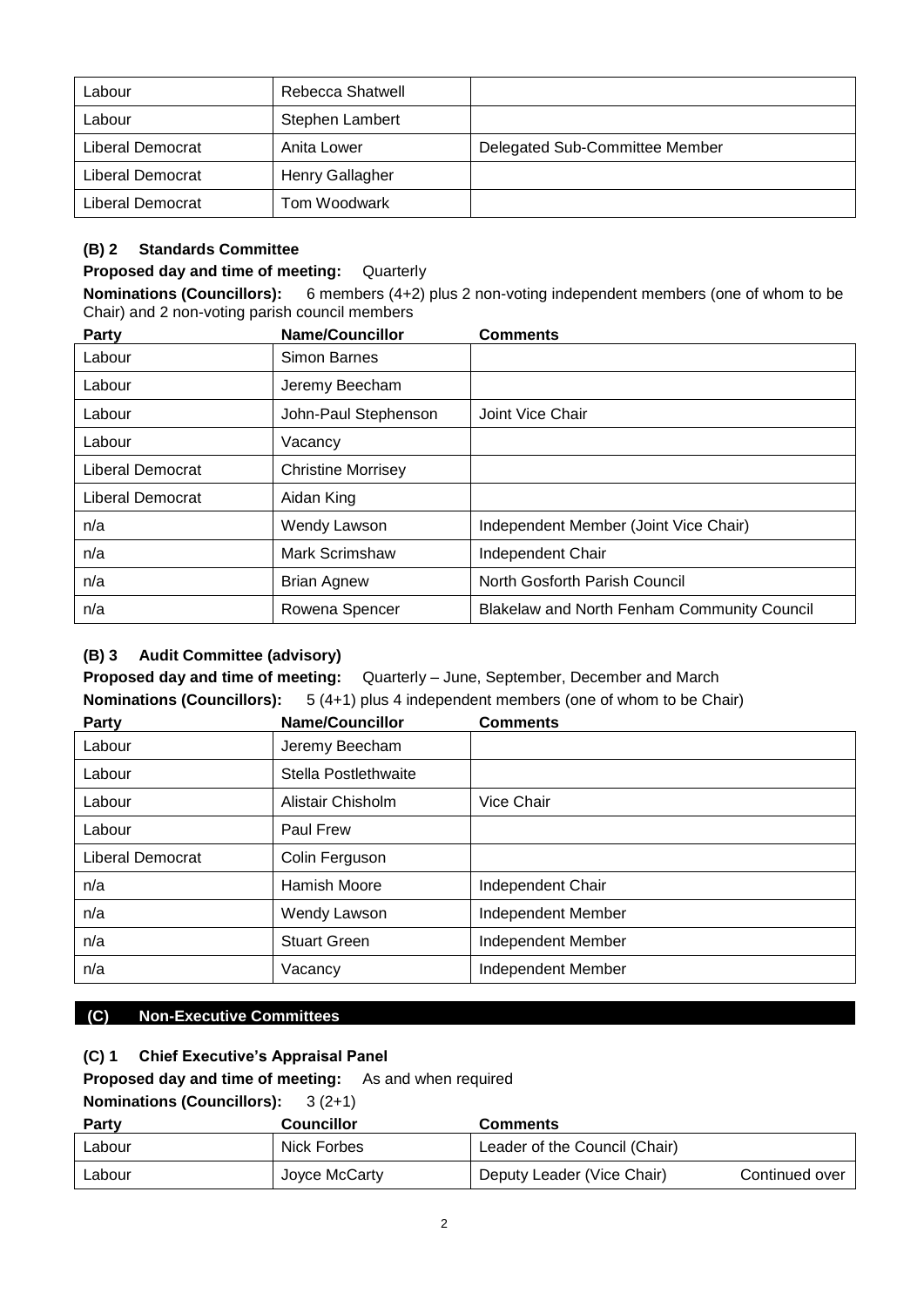| Leader of the Opposition |
|--------------------------|
|                          |

## **(C) 2 Planning Committee**

**Proposed day and time of meeting:** Friday 9.30 am – every 3 weeks

**Nominations (Councillors):** 14 (10+4)

Participation subject to relevant training for new members with attendance at annual update training.

| Party                   | <b>Councillor</b>         | <b>Comments</b>                             |
|-------------------------|---------------------------|---------------------------------------------|
| Labour                  | Hazel Stephenson          | Chair / Delegated Sub-Committee Member      |
| Labour                  | David Cook                | Vice Chair / Delegated Sub-Committee Member |
| Labour                  | George Pattison           |                                             |
| Labour                  | <b>Brian Hunter</b>       |                                             |
| Labour                  | Paula Holland             |                                             |
| Labour                  | John Stokel-Walker        |                                             |
| Labour                  | <b>Wendy Young</b>        |                                             |
| Labour                  | <b>Felicity Mendelson</b> | Vice Chair / Delegated Sub-Committee Member |
| Labour                  | Stephen Lambert           |                                             |
| Labour                  | John-Paul Stephenson      |                                             |
| Liberal Democrat        | Henry Gallagher           |                                             |
| Liberal Democrat        | Doreen Huddart            |                                             |
| <b>Liberal Democrat</b> | Karen Robinson            | Delegated Sub-Committee Member              |
| Liberal Democrat        | Gerry Keating             |                                             |

### **(C) 2.1 Planning Enforcement Action Sub-Committee**

#### **Proposed day and time of meeting:** As and when required

**Nominations (Councillors):** 4 (3+1)

|  |  | Comments |
|--|--|----------|

| <b>Party</b>     | <b>Councillor</b>         | <b>Comments</b> |
|------------------|---------------------------|-----------------|
| Labour           | <b>Hazel Stephenson</b>   | Chair           |
| Labour           | David Cook                | Vice Chair      |
| Labour           | <b>Felicity Mendelson</b> | Vice Chair      |
| Liberal Democrat | Karen Robinson            |                 |

### **(C) 3 Licensing Committee**

**Proposed day and time of meeting:** As and when required

#### **Nominations (Councillors):** 14 (10+4)

Individual applications will be considered by the **Licensing Sub-Committee** - meets twice per month on 2nd and 4th (Tuesday - from 9:30am to all day, with exceptions) comprising 3 Members from the full membership below. As far as possible each Sub-Committee meeting to be cross-party and include the Chair or a Vice-Chair.

| Party  | <b>Councillor</b>   | <b>Comments</b>   |                |
|--------|---------------------|-------------------|----------------|
| Labour | George Pattison     | Chair             |                |
| Labour | Stephen Lambert     |                   |                |
| Labour | Stephen Fairlie     |                   |                |
| Labour | <b>Wendy Young</b>  |                   |                |
| Labour | Melissa Davis       | Vice Chair        |                |
| Labour | <b>Brian Hunter</b> | <b>Vice Chair</b> | Continued over |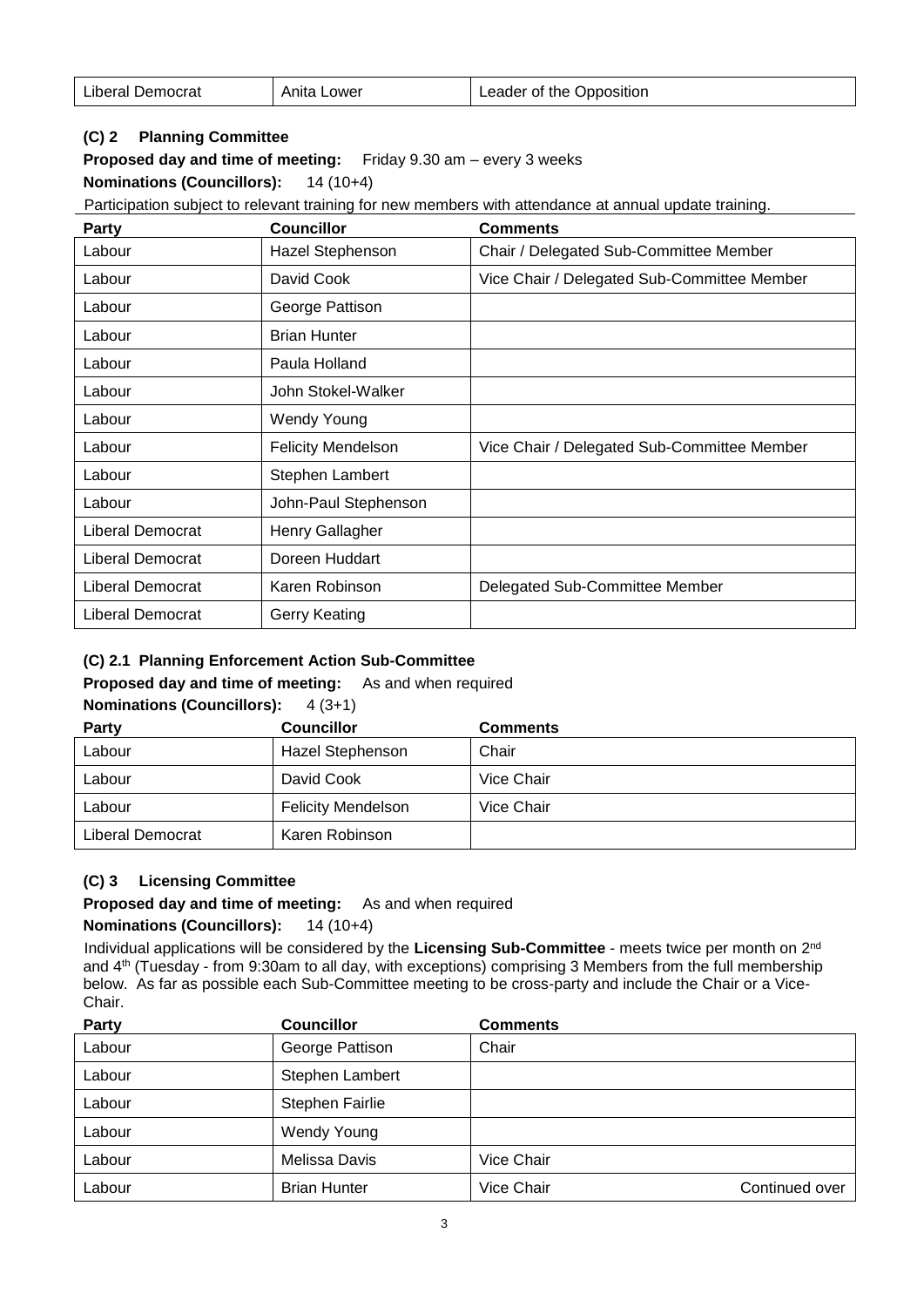| Labour           | Maureen Lowson   |  |
|------------------|------------------|--|
| Labour           | Rob Higgins      |  |
| Labour           | Jacqui Robinson  |  |
| Labour           | Linda Wright     |  |
| Liberal Democrat | Henry Gallagher  |  |
| Liberal Democrat | Brenda Hindmarsh |  |
| Liberal Democrat | Anita Lower      |  |
| Liberal Democrat | Karen Robinson   |  |

### **(C) 4 Regulatory and Appeals (Sub) Committee**

**Proposed day and time of meeting:** 1 1<sup>st</sup> and 3<sup>rd</sup> Mondays from 9:00am.

### **Nominations (Councillors):** 14 (10+4)

Applications and appeals will be considered by a 3 member **Regulatory and Appeals Sub-committee** drawn from the full membership below. As far as possible each Sub-Committee meeting to be cross-party and include the Chair or a Vice-Chair. Members must be able to attend a minimum of one meeting every three weeks.

| Party            | <b>Councillor</b>    | <b>Comments</b> |
|------------------|----------------------|-----------------|
| Labour           | Linda Wright         | Chair           |
| Labour           | Jacqui Robinson      |                 |
| Labour           | Rob Higgins          | Vice Chair      |
| Labour           | John-Paul Stephenson |                 |
| Labour           | Stella Postlethwaite | Vice Chair      |
| Labour           | Stevie Wood          |                 |
| Labour           | Oskar Avery          |                 |
| Labour           | George Pattison      |                 |
| Labour           | Maureen Lowson       |                 |
| Labour           | Habib Rahman         |                 |
| Liberal Democrat | Anita Lower          |                 |
| Liberal Democrat | Karen Robinson       |                 |
| Liberal Democrat | Henry Gallagher      |                 |
| Liberal Democrat | Brenda Hindmarsh     |                 |

| (C)5<br><b>Wellbeing for Life Board</b> |                                                   |                |  |
|-----------------------------------------|---------------------------------------------------|----------------|--|
|                                         | Proposed day and time of meeting:<br>To be agreed |                |  |
| Organisation                            |                                                   | <b>Basis</b>   |  |
| Newcastle City Council (Chair)          | Leader of Council                                 | Statutory      |  |
| Newcastle City Council (Vice-<br>Chair) | Deputy Leader of Council                          |                |  |
| Newcastle City Council                  | Cabinet Member, Education and Skills              |                |  |
| Newcastle City Council                  | Cabinet Member, Health and Social Care            |                |  |
| Newcastle City Council                  | Cabinet Member, Culture, Sport and Public Health  |                |  |
| Newcastle City Council                  | <b>Opposition Member</b>                          |                |  |
| Newcastle City Council                  | <b>Chief Executive</b>                            | Continued over |  |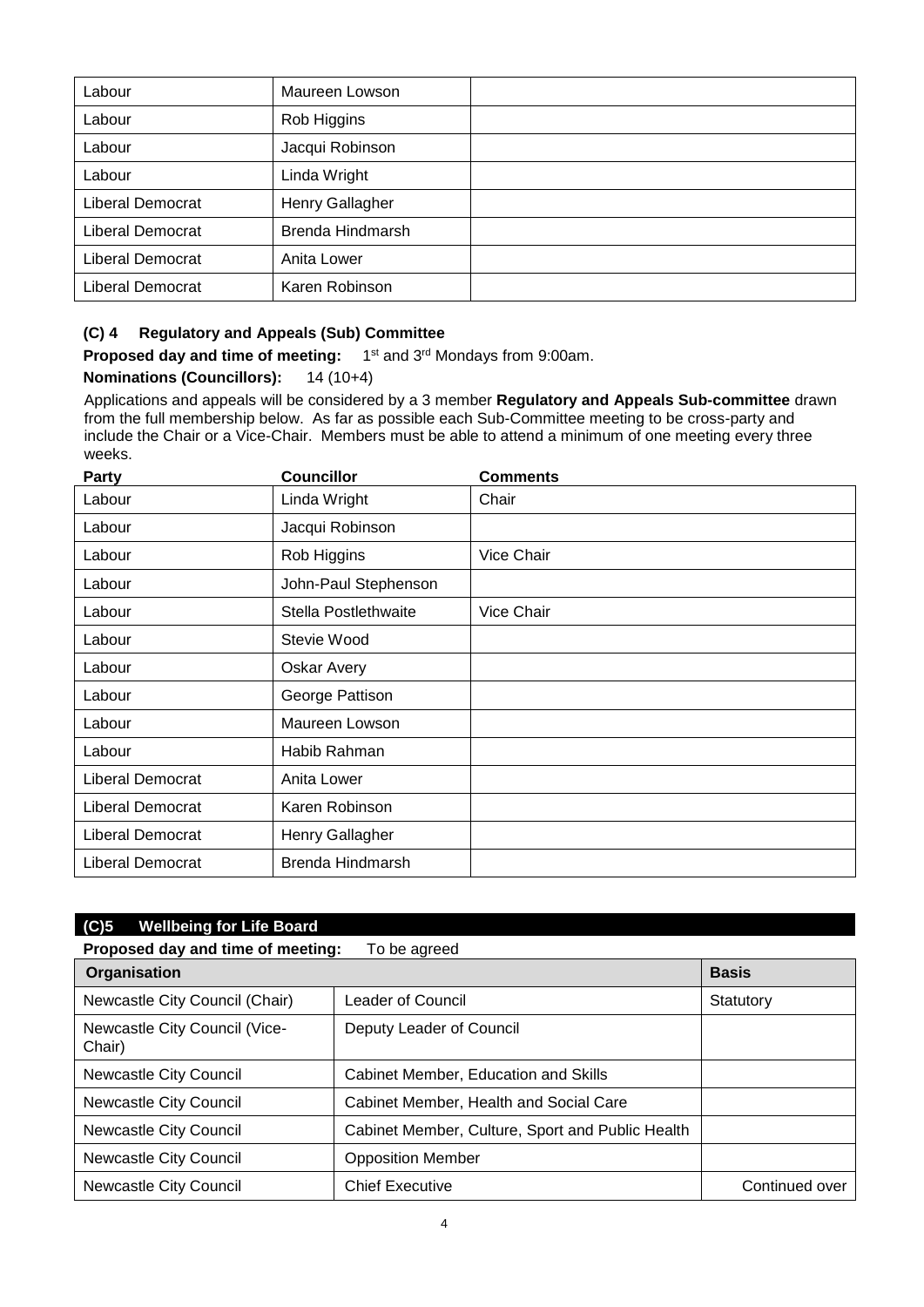| Newcastle City Council                                       | Director for People                                                                                                                                            | Statutory          |
|--------------------------------------------------------------|----------------------------------------------------------------------------------------------------------------------------------------------------------------|--------------------|
| Newcastle City Council                                       | Director of Public Health                                                                                                                                      | Statutory          |
| <b>Healthwatch Newcastle</b>                                 | Chair<br><b>Chief Executive</b>                                                                                                                                | 1 Statutory        |
| Newcastle Gateshead NHS CCG                                  | <b>Newcastle Clinical Lead</b><br>$\bullet$<br>One member of CCG governing body<br>$\bullet$<br>(nominated by CCG)<br>Accountable Officer for CCG<br>$\bullet$ | 1<br>1             |
| <b>NHS England</b>                                           | <b>Nominated Director</b>                                                                                                                                      | Statutory at times |
| <b>Newcastle Council for Voluntary</b><br>Service            | <b>Chief Executive</b>                                                                                                                                         |                    |
| <b>Newcastle Futures</b>                                     | Chair                                                                                                                                                          |                    |
| <b>Newcastle University</b>                                  | Pro-Vice-Chancellor                                                                                                                                            |                    |
| Newcastle upon Tyne Hospitals<br><b>NHS Foundation Trust</b> | Chair<br><b>Chief Executive</b>                                                                                                                                |                    |
| Northumberland, Tyne & Wear<br><b>NHS Foundation Trust</b>   | Chair<br><b>Chief Executive</b>                                                                                                                                |                    |
| Representative of Primary care<br>provision                  | Vacancy                                                                                                                                                        |                    |
| Northumbria University                                       | Pro-Vice-Chancellor/Dean                                                                                                                                       |                    |
| North East Ambulance Service                                 | <b>Chief Executive</b>                                                                                                                                         |                    |
| <b>Voluntary &amp; Community Sector</b>                      | 2 places at sector discretion                                                                                                                                  |                    |
| Schools representative                                       | Vacancy                                                                                                                                                        |                    |

# **(D) Scrutiny Committees**

## **(C) 1 Overview and Scrutiny Committee**

**Proposed day and time of meeting:** 4 4<sup>th</sup> Thursday 3.00pm – monthly

**Nominations (Councillors):** 14 (10+4) Plus 4 statutory education co-optees (who have voting rights on any education matters). Membership to include the Chair and Vice Chair of the Health Scrutiny Committee

| <b>Position</b>  | <b>Councillor</b>    | <b>Comments</b>          |
|------------------|----------------------|--------------------------|
| Labour           | Paula Holland        | Vice Chair               |
| Labour           | <b>Paul Frew</b>     |                          |
| Labour           | <b>Teresa Cairns</b> |                          |
| Labour           | Sylvia Copley        |                          |
| Labour           | Dipu Ahad            |                          |
| Labour           | Rebecca Shatwell     |                          |
| Labour           | Lara Ellis           | <b>Health Vice Chair</b> |
| Labour           | Rob Higgins          |                          |
| Labour           | Ann Schofield        |                          |
| Labour           | <b>Brian Hunter</b>  |                          |
| Liberal Democrat | Anita Lower          | Chair                    |
| Liberal Democrat | Phil Hall            |                          |
| Liberal Democrat | Nick Cott            |                          |
| Liberal Democrat | <b>Wendy Taylor</b>  |                          |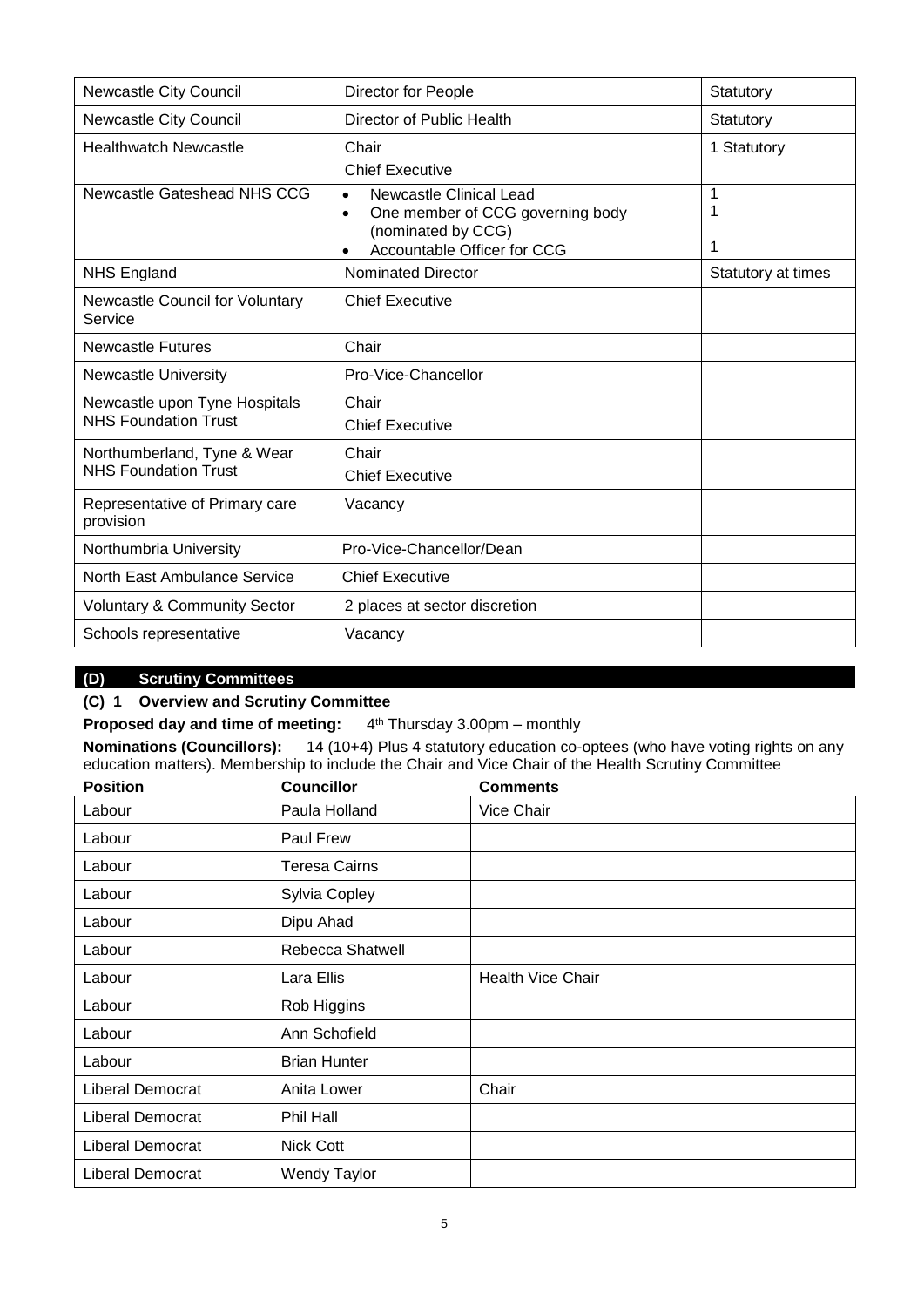### **(D) 1.1 Scrutiny Sub Committees and/or Task and Finish Groups**

**Proposed day and time of meeting:** As and when required

**Nominations (Councillors):** Membership to be drawn from all non-executive members who agree to put themselves forward with the support of their groups, where appropriate.

## **(D) 2 Health Scrutiny Committee**

**Proposed day and time of meeting:**  $2^{nd}$  Thursday 4:30pm – monthly

**Nominations (Councillors):** 14 (10+4)

| Party            | <b>Councillor</b>         | <b>Comments</b> |
|------------------|---------------------------|-----------------|
| Labour           | <b>Felicity Mendelson</b> |                 |
| Labour           | Shumel Rahman             |                 |
| Labour           | <b>Lesley Storey</b>      |                 |
| Labour           | Lara Ellis                | Vice Chair      |
| Labour           | Jeremy Beecham            |                 |
| Labour           | Sylvia Copley             |                 |
| Labour           | Ann Schofield             |                 |
| Labour           | Oskar Avery               |                 |
| Labour           | lan Tokell                |                 |
| Labour           | Vacancy                   |                 |
| Liberal Democrat | <b>Wendy Taylor</b>       | Chair           |
| Liberal Democrat | Doreen Huddart            |                 |
| Liberal Democrat | Aidan King                |                 |
| Liberal Democrat | Ali Avaei                 |                 |

### **(D) 3 Finance and Budget Monitoring Scrutiny Sub Committee**

**Proposed day and time of meeting:** Quarterly. Chair and Vice-Chair to be appointed by Overview and Scrutiny Committee **Nominations (Councillors):** 10 (7+3)

| NOMINATIONS (COUNCILIONS):<br>Party | $10(1+3)$<br><b>Councillor</b> | <b>Comments</b> |
|-------------------------------------|--------------------------------|-----------------|
|                                     |                                |                 |
| Labour                              | Paul Frew                      |                 |
| Labour                              | Jane Byrne                     |                 |
| Labour                              | Stephen Fairlie                |                 |
| Labour                              | <b>Simon Barnes</b>            |                 |
| Labour                              | Stella Postlethwaite           |                 |
| Labour                              | lan Tokell                     |                 |
| Labour                              | Alistair Chisholm              |                 |
| <b>Liberal Democrat</b>             | Philip Hall                    |                 |
| Liberal Democrat                    | Gareth Kane                    |                 |
| Liberal Democrat                    | Colin Ferguson                 |                 |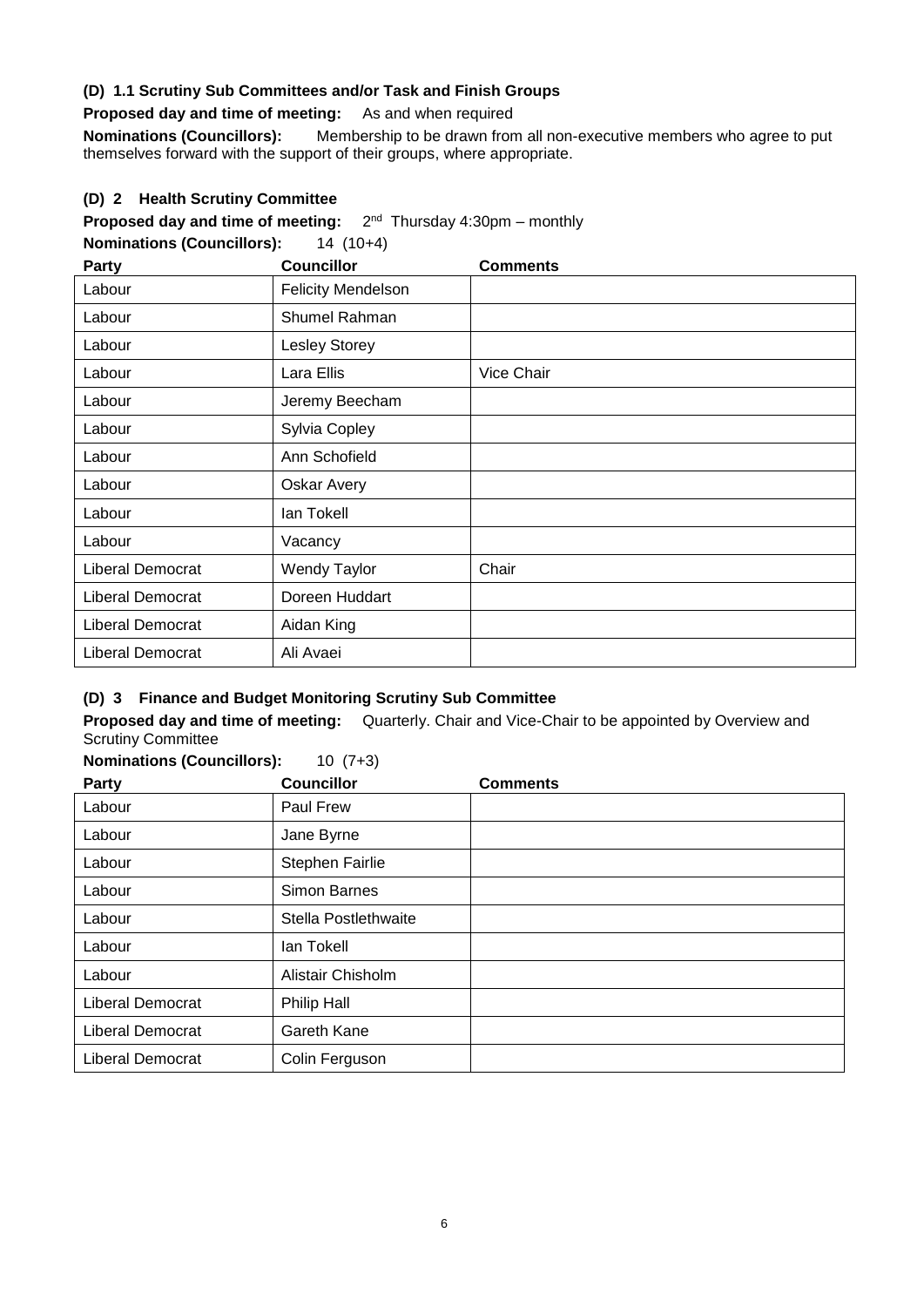# **(E) Ward Committees**

| (E) 1 | <b>Arthur's Hill Ward Committee</b> |  |
|-------|-------------------------------------|--|
|-------|-------------------------------------|--|

**Proposed day and time of meeting:** TBC

**Nominations (Councillors):** All Ward Councillors

| <b>Party</b> | <b>Councillor</b> | <b>Comments</b> |
|--------------|-------------------|-----------------|
| Labour       | Nick Forbes       |                 |
| Labour       | Joanne Kingsland  |                 |
| Labour       | Nigel Todd        |                 |

## **(E) 2 Benwell and Scotswood Ward Committee**

# **Proposed day and time of meeting:** TBC

**Nominations (Councillors):** All Ward Councillors

| <b>Party</b> | <b>Councillor</b> | <b>Comments</b> |
|--------------|-------------------|-----------------|
| Labour       | Hazel Stephenson  |                 |
| Labour       | Rob Higgins       |                 |
| Labour       | Jeremy Beecham    |                 |

# **(E) 3 Blakelaw Ward Committee**

# **Proposed day and time of meeting:** TBC

**Nominations (Councillors):** All Ward Councillors

| <b>Party</b> | <b>Councillor</b> | <b>Comments</b> |
|--------------|-------------------|-----------------|
| Labour       | Oskar Avery       |                 |
| Labour       | Nora Casey        |                 |
| Labour       | Linda Hobson      |                 |

# **(E) 4 Byker Ward Committee**

# **Proposed day and time of meeting:** TBC

#### **Nominations (Councillors):** All Ward Councillors

| <b>Party</b> | <b>Councillor</b> | <b>Comments</b> |
|--------------|-------------------|-----------------|
| Labour       | George Allison    |                 |
| Labour       | Veronica Dunn     |                 |
| Labour       | Nick Kemp         |                 |

# **(E) 5 Callerton & Throckley Ward Committee**

# **Proposed day and time of meeting:** TBC

**Nominations (Councillors):** All Ward Councillors

| <b>Party</b>    | <b>Councillor</b> | <b>Comments</b> |
|-----------------|-------------------|-----------------|
| Labour          | Stephen Fairlie   |                 |
| Labour          | Linda Wright      |                 |
| Newcastle First | lan Donaldson     |                 |

# **(E) 6 Castle Ward Committee**

# **Proposed day and time of meeting:** TBC

| Party                    | Councillor  | Comments       |
|--------------------------|-------------|----------------|
| <b>Liberal Democrats</b> | Anita Lower | Continued over |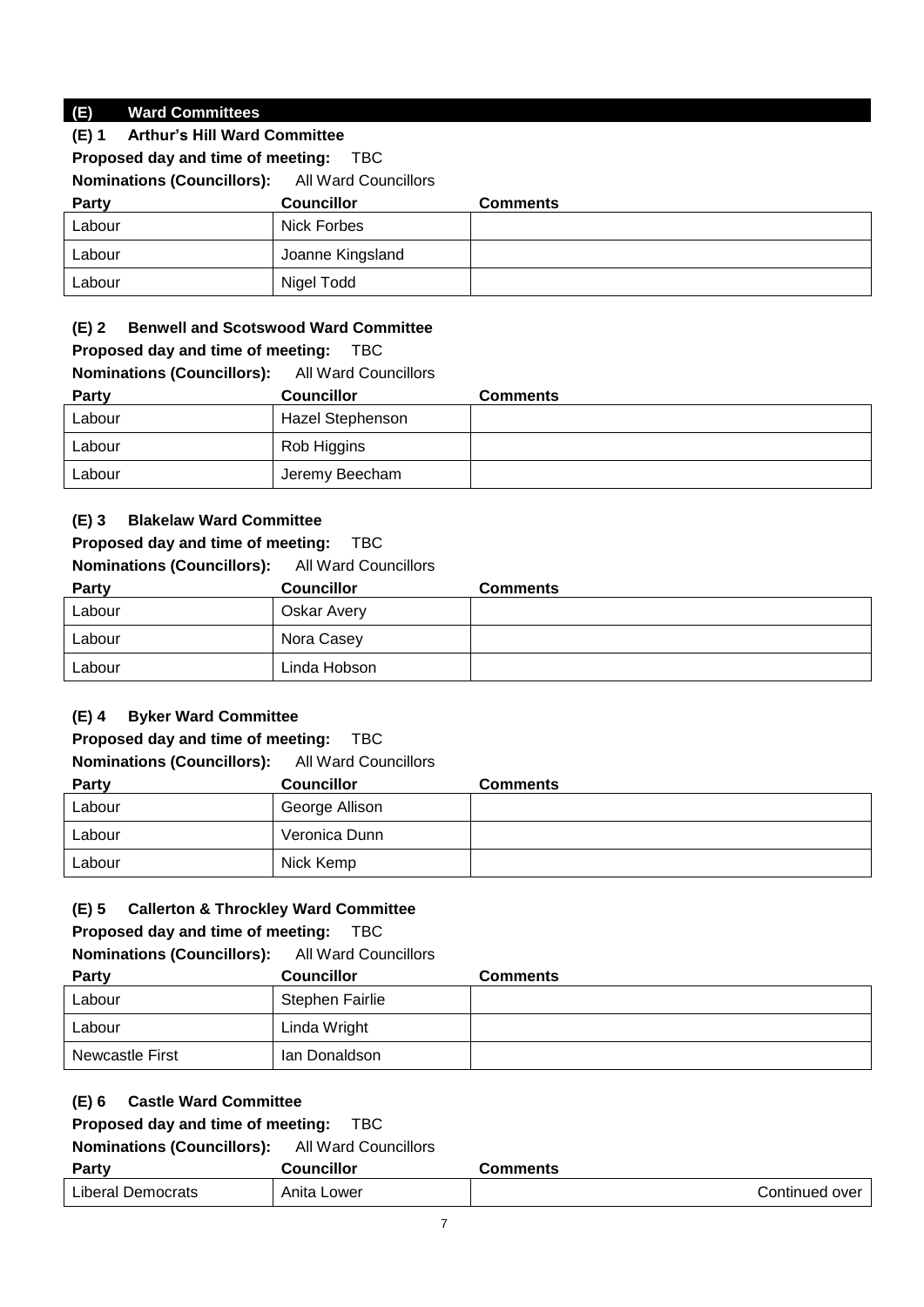| <b>Liberal Democrats</b> | Aidan King |  |
|--------------------------|------------|--|
| <b>Liberal Democrats</b> | Ali Avaei  |  |

## **(E) 7 Chapel Ward Committee**

### **Proposed day and time of meeting:** TBC

**Nominations (Councillors):** All Ward Councillors

| <b>Party</b> | <b>Councillor</b> | <b>Comments</b> |
|--------------|-------------------|-----------------|
| Independent  | Marc Donnelly     |                 |
| Independent  | Ernie Shorton     |                 |
| Independent  | Sandra Davison    |                 |

### **(E) 8 Dene & South Gosforth Ward Committee**

#### **Proposed day and time of meeting:** TBC

## **Nominations (Councillors):** All Ward Councillors

| Party             | <b>Councillor</b> | <b>Comments</b> |
|-------------------|-------------------|-----------------|
| Liberal Democrats | Wendy Taylor      |                 |
| Liberal Democrats | Karen Robinson    |                 |
| Liberal Democrats | Henry Gallagher   |                 |

#### **(E) 9 Denton and Westerhope Ward Committee**

#### **Proposed day and time of meeting:** TBC

**Nominations (Councillors):** All Ward Councillors

| <b>Party</b> | <b>Councillor</b>   | <b>Comments</b> |
|--------------|---------------------|-----------------|
| Labour       | <b>Brian Hunter</b> |                 |
| Labour       | Melissa Davis       |                 |
| Labour       | Simon Barnes        |                 |

### **(E) 10 Elswick Ward Committee**

#### **Proposed day and time of meeting:** TBC

**Nominations (Councillors):** All Ward Councillors

| Party  | <b>Councillor</b> | <b>Comments</b> |
|--------|-------------------|-----------------|
| Labour | Ann Schofield     |                 |
| Labour | Dipu Ahad         |                 |
| Labour | Habib Rahman      |                 |

#### **(E) 11 Fawdon & West Gosforth Ward Committee**

**Proposed day and time of meeting:** TBC

| Party             | <b>Councillor</b> | <b>Comments</b> |
|-------------------|-------------------|-----------------|
| Liberal Democrats | Brenda Hindmarsh  |                 |
| Liberal Democrats | Nick Cott         |                 |
| Liberal Democrats | Peter Lovatt      |                 |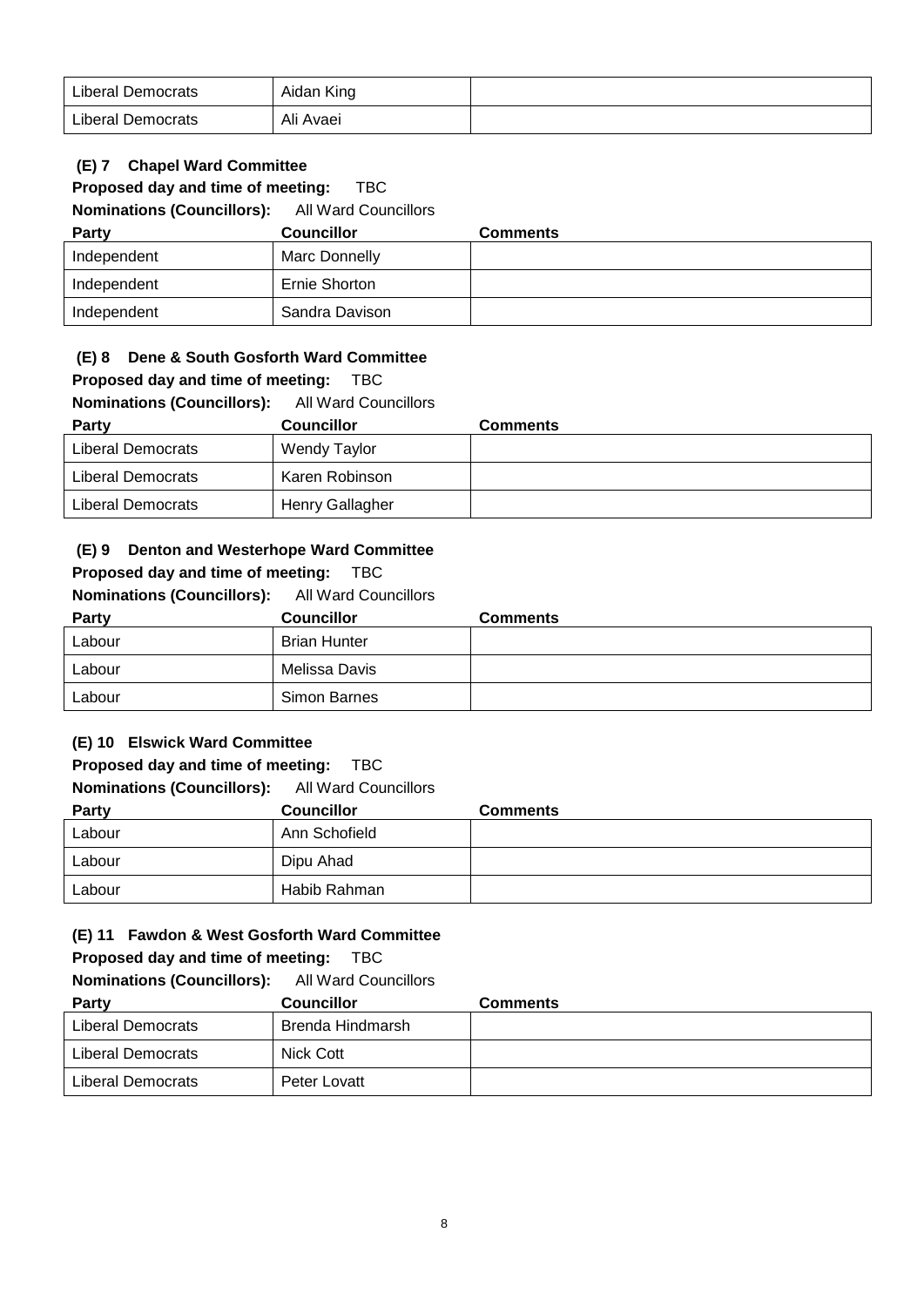## **(E) 12 Gosforth Ward Committee**

**Proposed day and time of meeting:** TBC

### **Nominations (Councillors):** All Ward Councillors

| Party             | <b>Councillor</b>  | <b>Comments</b> |
|-------------------|--------------------|-----------------|
| Liberal Democrats | Colin Ferguson     |                 |
| Liberal Democrats | <b>Philip Hall</b> |                 |
| Liberal Democrats | Tom Woodwark       |                 |

### **(E) 13 Heaton Ward Committee**

#### **Proposed day and time of meeting:** TBC

## **Nominations (Councillors):** All Ward Councillors

| <b>Party</b> | <b>Councillor</b>    | <b>Comments</b> |
|--------------|----------------------|-----------------|
| Labour       | Lara Ellis           |                 |
| Labour       | Clare Penny-Evans    |                 |
| Labour       | John Paul-Stephenson |                 |

### **(E) 14 Kenton Ward Committee**

#### **Proposed day and time of meeting:** TBC

**Nominations (Councillors):** All Ward Councillors

| <b>Party</b> | <b>Councillor</b> | <b>Comments</b> |
|--------------|-------------------|-----------------|
| Labour       | Ged Bell          |                 |
| Labour       | Stephen Lambert   |                 |
| Labour       | Anya Durrant      |                 |

### **(E) 15 Kingston Park South & Newbiggin Hall Ward Committee**

#### **Proposed day and time of meeting:** TBC

**Nominations (Councillors):** All Ward Councillors

| <b>Party</b> | <b>Councillor</b>      | <b>Comments</b> |
|--------------|------------------------|-----------------|
| Labour       | George Pattison        |                 |
| Labour       | <b>Sharon Pattison</b> |                 |
| Labour       | Jacqui Robinson        |                 |

#### **(E) 16 Lemington Ward Committee**

### **Proposed day and time of meeting:** TBC

**Nominations (Councillors):** All Ward Councillors

| <b>Party</b> | <b>Councillor</b> | <b>Comments</b> |
|--------------|-------------------|-----------------|
| Labour       | David Cook        |                 |
| Labour       | Kim McGuinness    |                 |
| Labour       | Kyle Webster      |                 |

### **(E) 17 Manor Park Ward Committee**

#### **Proposed day and time of meeting:** TBC

| Party             | Councillor     | <b>Comments</b> |
|-------------------|----------------|-----------------|
| Liberal Democrats | Doreen Huddart |                 |
| Liberal Democrats | Greg Stone     | Continued over  |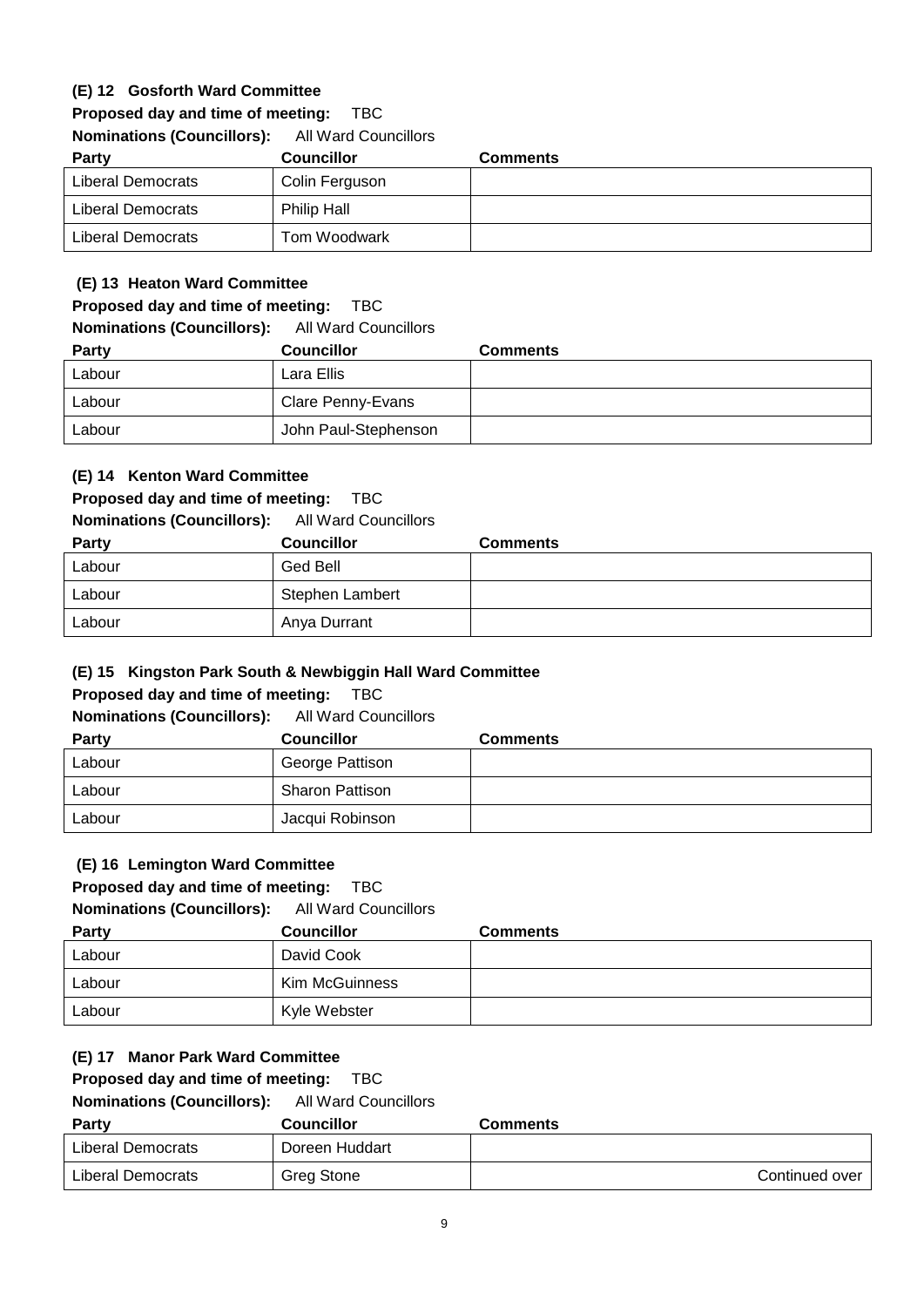| .<br>Liberal Democrats | Folker<br>Matt |  |
|------------------------|----------------|--|
|------------------------|----------------|--|

## **(E) 18 Monument Ward Committee**

# **Proposed day and time of meeting:** TBC

**Nominations (Councillors):** All Ward Councillors

| <b>Party</b> | <b>Councillor</b>    | <b>Comments</b> |
|--------------|----------------------|-----------------|
| Labour       | Jane Byrne           |                 |
| Labour       | <b>Teresa Cairns</b> |                 |
| Labour       | Shumel Rahman        |                 |

#### **(E) 19 North Jesmond Ward Committee**

| Proposed day and time of meeting: |  |  |  |  |  | TBC |
|-----------------------------------|--|--|--|--|--|-----|
|-----------------------------------|--|--|--|--|--|-----|

| <b>Nominations (Councillors):</b> | All Ward Councillors |          |
|-----------------------------------|----------------------|----------|
| <b>Party</b>                      | <b>Councillor</b>    | Comments |
| Labour                            | Stella Postlethwaite |          |
| Labour                            | Wendy Young          |          |
| Liberal Democrat                  | Gerry Keating        |          |

### **(E) 20 Ouseburn Ward Committee**

#### **Proposed day and time of meeting:** TBC

## **Nominations (Councillors):** All Ward Councillors

| Party            | <b>Councillor</b> | <b>Comments</b> |
|------------------|-------------------|-----------------|
| Labour           | Paula Holland     |                 |
| Labour           | Alistair Chisholm |                 |
| Liberal Democrat | Gareth Kane       |                 |

### **(E) 21 Parklands Ward Committee**

### **Proposed day and time of meeting:** TBC

#### **Nominations (Councillors):** All Ward Councillors

| Party             | <b>Councillor</b>         | <b>Comments</b> |
|-------------------|---------------------------|-----------------|
| Liberal Democrats | Robin Ashby               |                 |
| Liberal Democrats | Pauline Allen             |                 |
| Liberal Democrats | <b>Christine Morrisey</b> |                 |

### **(E) 22 South Jesmond Ward Committee**

#### **Proposed day and time of meeting:** TBC

| <b>Nominations (Councillors):</b> |  |  | <b>All Ward Councillors</b> |
|-----------------------------------|--|--|-----------------------------|
|-----------------------------------|--|--|-----------------------------|

| <b>Party</b> | <b>Councillor</b>         | <b>Comments</b> |
|--------------|---------------------------|-----------------|
| Labour       | <b>Felicity Mendelson</b> |                 |
| Labour       | Arlene Ainsley            |                 |
| Labour       | Lesley Storey             |                 |

## **(E) 23 Walker Ward Committee**

# **Proposed day and time of meeting:** TBC

| Party  | <b>Councillor</b>  | Comments       |
|--------|--------------------|----------------|
| ∟abour | John Stokel-Walker | Continued over |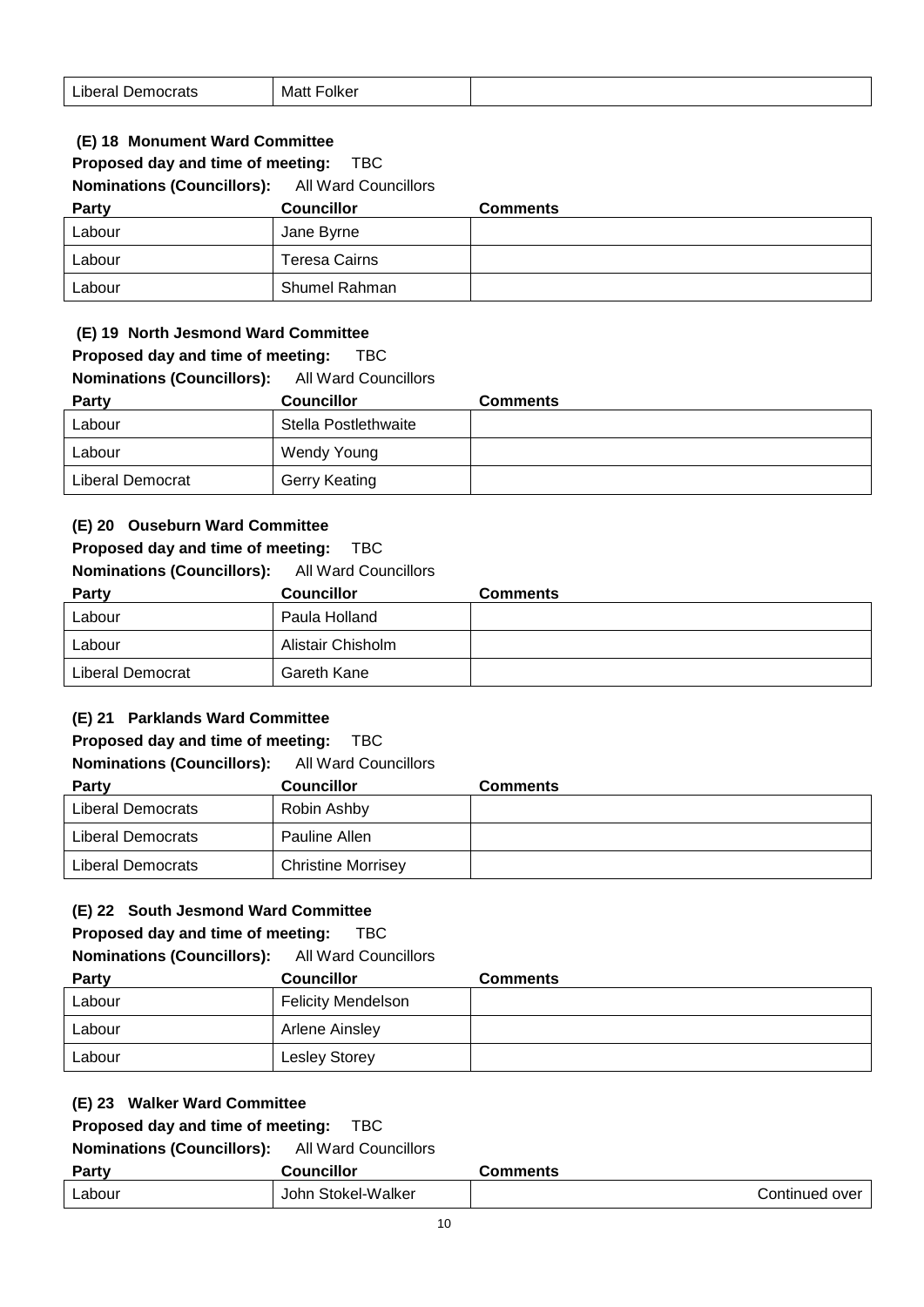| Labour | David Wood    |  |
|--------|---------------|--|
| Labour | Margaret Wood |  |

### **(E) 24 Walkergate Ward Committee**

### **Proposed day and time of meeting:** TBC

**Nominations (Councillors):** All Ward Councillors

| Party  | <b>Councillor</b> | <b>Comments</b> |
|--------|-------------------|-----------------|
| Labour | Stevie Wood       |                 |
| Labour | Maureen Lowson    |                 |
| Labour | <b>Paul Frew</b>  |                 |

#### **(E) 25 West Fenham Ward Committee**

## **Proposed day and time of meeting:** TBC

**Nominations (Councillors):** All Ward Councillors

| <b>Party</b> | <b>Councillor</b> | <b>Comments</b> |
|--------------|-------------------|-----------------|
| Labour       | Karen Kilgour     |                 |
| Labour       | lan Tokell        |                 |
| Labour       | Sylvia Copley     |                 |

#### **(E) 25 Wingrove Ward Committee**

### **Proposed day and time of meeting:** TBC

#### **Nominations (Councillors):** All Ward Councillors

| Party  | <b>Councillor</b> | <b>Comments</b> |
|--------|-------------------|-----------------|
| Labour | Joyce McCarty     |                 |
| Labour | Irim Ali          |                 |
| Labour | Rebecca Shatwell  |                 |

#### **(F) Advisory Committees**

### **(F) 1 Adult Learning Service**

**Proposed day and time of meeting:** 3 times per year (date/time TBC) **Nominations (Councillors):** 3 (2+1) plus 10 other members.

| <b>Party</b>     | <b>Name/Councillor</b> | <b>Comments</b>      |
|------------------|------------------------|----------------------|
| Labour           | Paula Holland          |                      |
| Labour           | Veronica Dunn          | Cabinet Member/Chair |
| Liberal Democrat | Nick Cott              |                      |

### **(F) 2 Corporate Parent Advisory Committee**

**Proposed day and time of meeting:** Last Thursday at 5.30 pm – bi-monthly

| <b>Nominations (Councillors):</b> | $9(7+2)$          |                           |
|-----------------------------------|-------------------|---------------------------|
| <b>Party</b>                      | <b>Councillor</b> | <b>Comments</b>           |
| Labour                            | Joanne Kingsland  | Chair                     |
| Labour                            | Jane Byrne        |                           |
| Labour                            | Veronica Dunn     | Cabinet Member/Vice Chair |
| Labour                            | Rob Higgins       | Continued over            |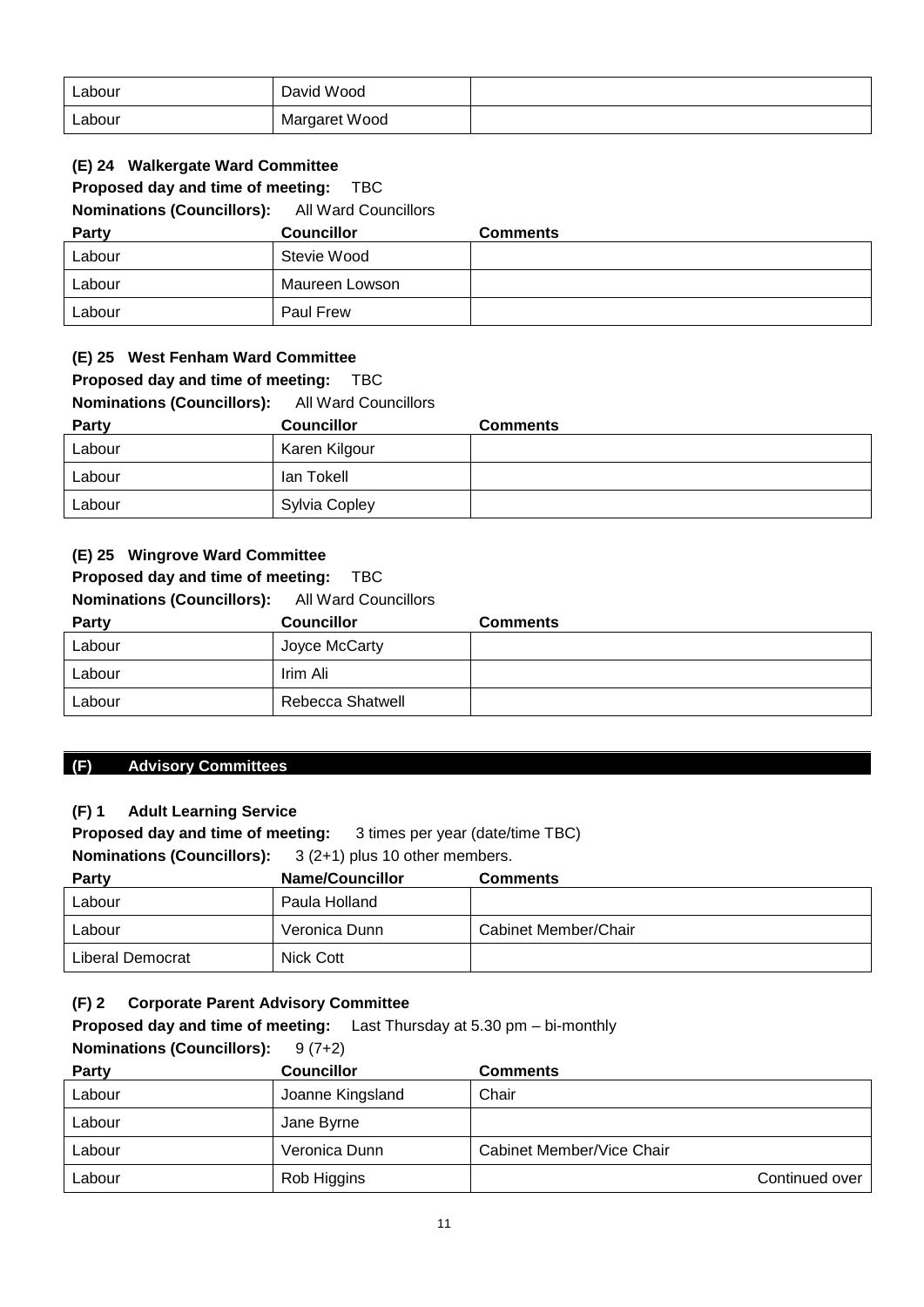| Labour           | <b>Oskar Avery</b>        |  |
|------------------|---------------------------|--|
| Labour           | Nora Casey                |  |
| Labour           | Sylvia Copley             |  |
| Liberal Democrat | Pauline Allen             |  |
| Liberal Democrat | <b>Christine Morrisey</b> |  |

## **(F) 3 Mansion House Trust Advisory Committee**

**Proposed day and time of meeting:** as and when required

**Nominations (Councillors):** 3 (2+1) plus Lord Mayor and 3 external advisors

| <b>Party</b>     | <b>Councillor</b>         | <b>Comments</b>         |
|------------------|---------------------------|-------------------------|
| Labour           | Ged Bell                  | Cabinet Member/Chair    |
| Labour           | <b>Felicity Mendelson</b> | Vice Chair, Ward Member |
| Liberal Democrat | <b>Gerry Keating</b>      | Ward Member             |
| n/a              | Alderman Colin Gray       | External adviser        |
| n/a              | Malcolm Lumsden           | <b>External adviser</b> |
| n/a              | John Pescott              | <b>External adviser</b> |

## **(G) Joint Consultative Committees**

| <b>Council Joint Committee</b><br>(G) 1                                                                             |                   |                                      |  |
|---------------------------------------------------------------------------------------------------------------------|-------------------|--------------------------------------|--|
| <b>Proposed day and time of meeting:</b> 3 per year - Jan/May/Sept<br><b>Nominations (Councillors):</b><br>$4(3+1)$ |                   |                                      |  |
| <b>Councillor</b><br><b>Comments</b><br><b>Party</b>                                                                |                   |                                      |  |
| Labour                                                                                                              | Nick Forbes       | Chair, Leader of Council             |  |
| Labour                                                                                                              | Joyce McCarty     | Vice Chair, Deputy Leader of Council |  |
| Labour                                                                                                              | Veronica Dunn     | <b>Cabinet Member</b>                |  |
| Liberal Democrat                                                                                                    | <b>Greg Stone</b> |                                      |  |

### **(H) Informal Groups**

### **(H) 1 Town Moor Joint Working Group**

**Proposed day and time of meeting:** As and when required

### **Nominations (Councillors):** 5 (4+1)

| Party                   | <b>Councillor</b>     | <b>Comments</b>             |
|-------------------------|-----------------------|-----------------------------|
| Labour                  | <b>Kim McGuinness</b> | <b>Chair/Cabinet Member</b> |
| Labour                  | Anya Durrant          |                             |
| Labour                  | Nigel Todd            | Vice Chair                  |
| Labour                  | Rebecca Shatwell      |                             |
| <b>Liberal Democrat</b> | Karen Robinson        |                             |